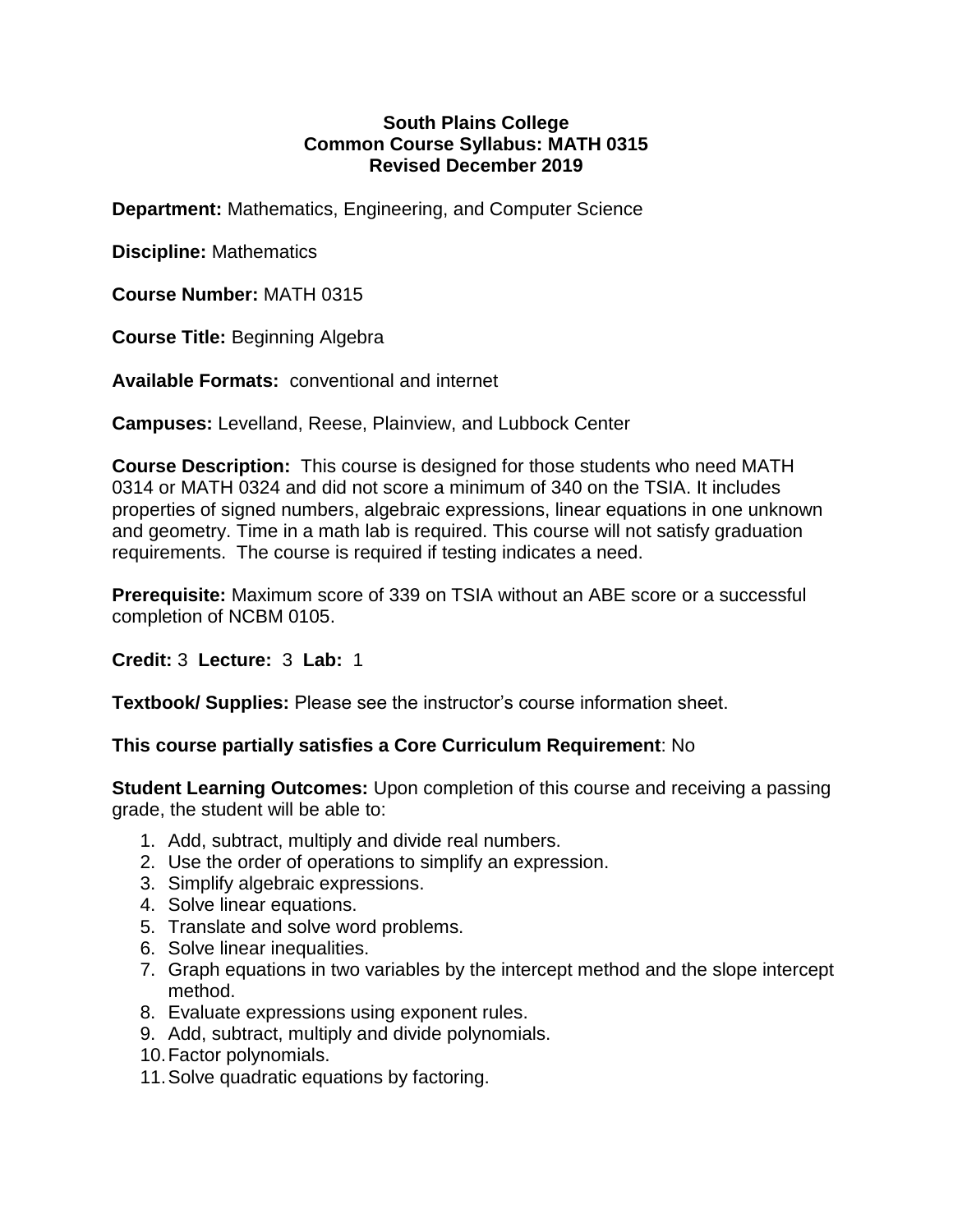## **Student Learning Outcomes Assessment:** None

**Course Evaluation:** There will be a comprehensive departmental final exam given by all instructors.

**Attendance Policy:** Attendance and effort are the most important activities for success in this course. Records of your attendance are maintained throughout the semester. Five (5) absences, *for any reason*, are allotted to the student for the semester. Tardies count as one-half (1/2) of an absence. Tardies will be applied for consistently being late to class, as deemed by the instructor and leaving class early. If this number is exceeded, the instructor has the right to drop you with a grade of F or an X, depending on their discretion.

Plagiarism violations include, but are not limited to, the following:

- 1. Turning in a paper that has been purchased, borrowed, or downloaded from another student, an online term paper site, or a mail order term paper mill;
- 2. Cutting and pasting together information from books, articles, other papers, or online sites without providing proper documentation;
- 3. Using direct quotations (three or more words) from a source without showing them to be direct quotations and citing them; or
- 4. Missing in-text citations.

Cheating violations include, but are not limited to, the following:

- 1. Obtaining an examination by stealing or collusion;
- 2. Discovering the content of an examination before it is given;
- 3. Using an unauthorized source of information (notes, textbook, text messaging, internet, apps) during an examination, quiz, or homework assignment;
- 4. Entering an office or building to obtain an unfair advantage;
- 5. Taking an examination for another;
- 6. Altering grade records;
- 7. Copying another's work during an examination or on a homework assignment;
- 8. Rewriting another student's work in Peer Editing so that the writing is no longer the original student's;
- 9. Taking pictures of a test, test answers, or someone else's paper.

**Student Code of Conduct Policy**: Any successful learning experience requires mutual respect on the part of the student and the instructor. Neither instructor nor student should be subject to others' behavior that is rude, disruptive, intimidating, aggressive, or demeaning**.** Student conduct that disrupts the learning process or is deemed disrespectful or threatening shall not be tolerated and may lead to disciplinary action and/or removal from class.

**Diversity Statement:** In this class, the teacher will establish and support an environment that values and nurtures individual and group differences and encourages engagement and interaction. Understanding and respecting multiple experiences and perspectives will serve to challenge and stimulate all of us to learn about others, about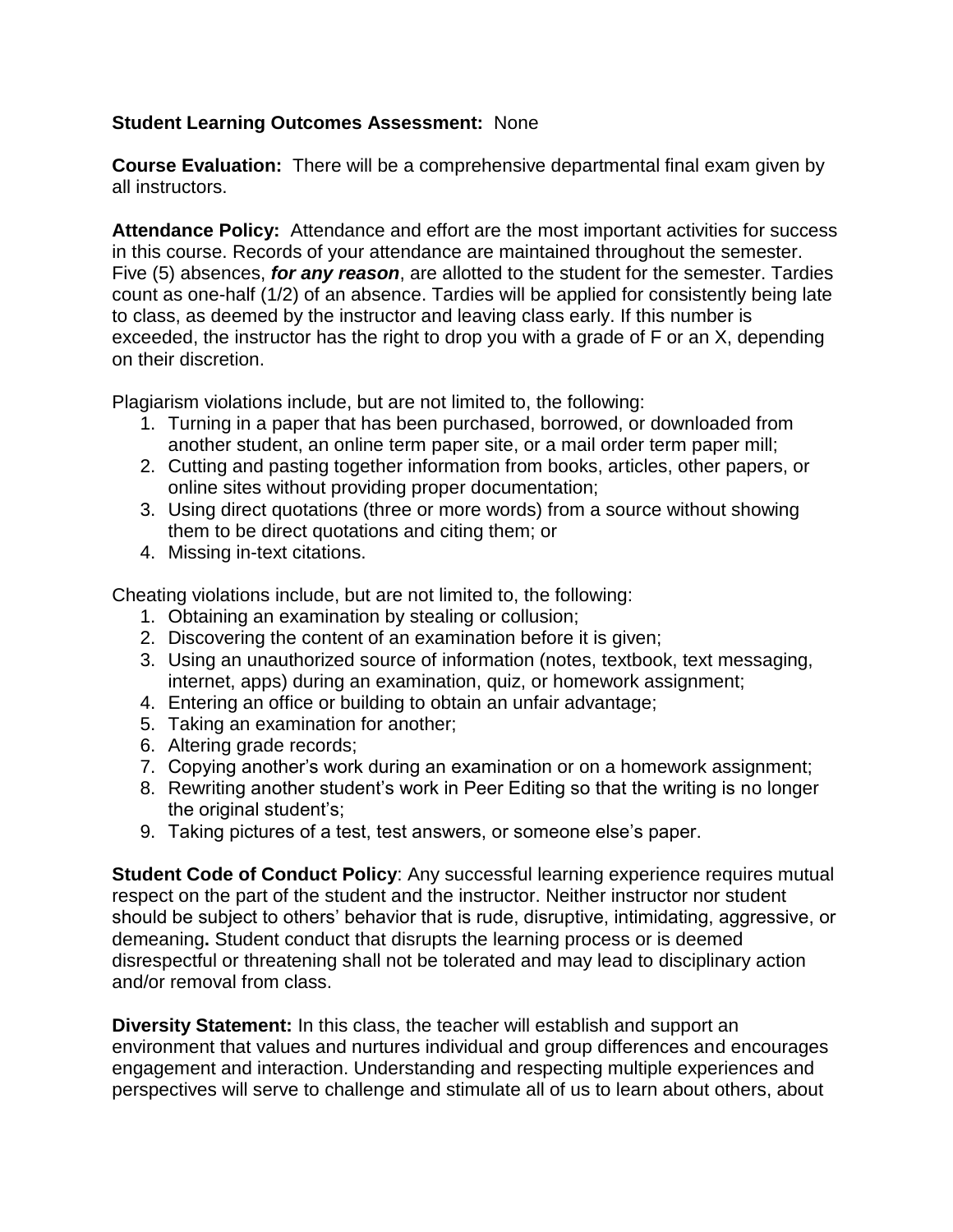the larger world and about ourselves. By promoting diversity and intellectual exchange, we will not only mirror society as it is, but also model society as it should and can be.

**Disability Statement:** Students with disabilities, including but not limited to physical, psychiatric, or learning disabilities, who wish to request accommodations in this class should notify the Disability Services Office early in the semester so that the appropriate arrangements may be made. In accordance with federal law, a student requesting accommodations must provide acceptable documentation of his/her disability to the Disability Services Office. For more information, call or visit the Disability Services Office at Levelland (Student Health & Wellness Office) 806-716-2577, Reese Center (Building 8) 806-716-4675, or Plainview Center (Main Office) 806-716-4302 or 806-296- 9611.

**Nondiscrimination Policy:** South Plains College does not discriminate on the basis of race, color, national origin, sex, disability or age in its programs and activities. The following person has been designated to handle inquiries regarding the nondiscrimination policies: Vice President for Student Affairs, South Plains College, 1401 College Avenue, Box 5, Levelland, TX 79336. Phone number 806-716-2360.

**Title IX Pregnancy Accommodations Statement:** If you are pregnant, or have given birth within six months, Under Title IX you have a right to reasonable accommodations to help continue your education. To [activate](http://www.southplainscollege.edu/employees/manualshandbooks/facultyhandbook/sec4.php) accommodations you must submit a Title IX pregnancy accommodations request, along with specific medical documentation, to the Director of Health and Wellness. Once approved, notification will be sent to the student and instructors. It is the student's responsibility to work with the instructor to arrange accommodations. Contact the Director of Health and Wellness at 806-716- 2362 or [email](http://www.southplainscollege.edu/employees/manualshandbooks/facultyhandbook/sec4.php) [cgilster@southplainscollege.edu](mailto:cgilster@southplainscollege.edu) for assistance.

**Campus Concealed Carry**: Texas Senate Bill - 11 (Government Code 411.2031, et al.) authorizes the carrying of a concealed handgun in South Plains College buildings only by persons who have been issued and are in possession of a Texas License to Carry a Handgun. Qualified law enforcement officers or those who are otherwise authorized to carry a concealed handgun in the State of Texas are also permitted to do so. Pursuant to Penal Code (PC) 46.035 and South Plains College policy, license holders may not carry a concealed handgun in restricted locations. For a list of locations and Frequently Asked Questions, please refer to the Campus Carry page

```
at: http://www.southplainscollege.edu/campuscarry.php
```
Pursuant to PC 46.035, the open carrying of handguns is prohibited on all South Plains College campuses. Report violations to the College Police Department at 806-716-2396 or 9-1-1.

**SPC Bookstore Price Match Guarantee Policy:** If you find a lower price on a textbook, the South Plains College bookstore will match that price. The difference will be given to the student on a bookstore gift certificate! The gift certificate can be spent on anything in the store.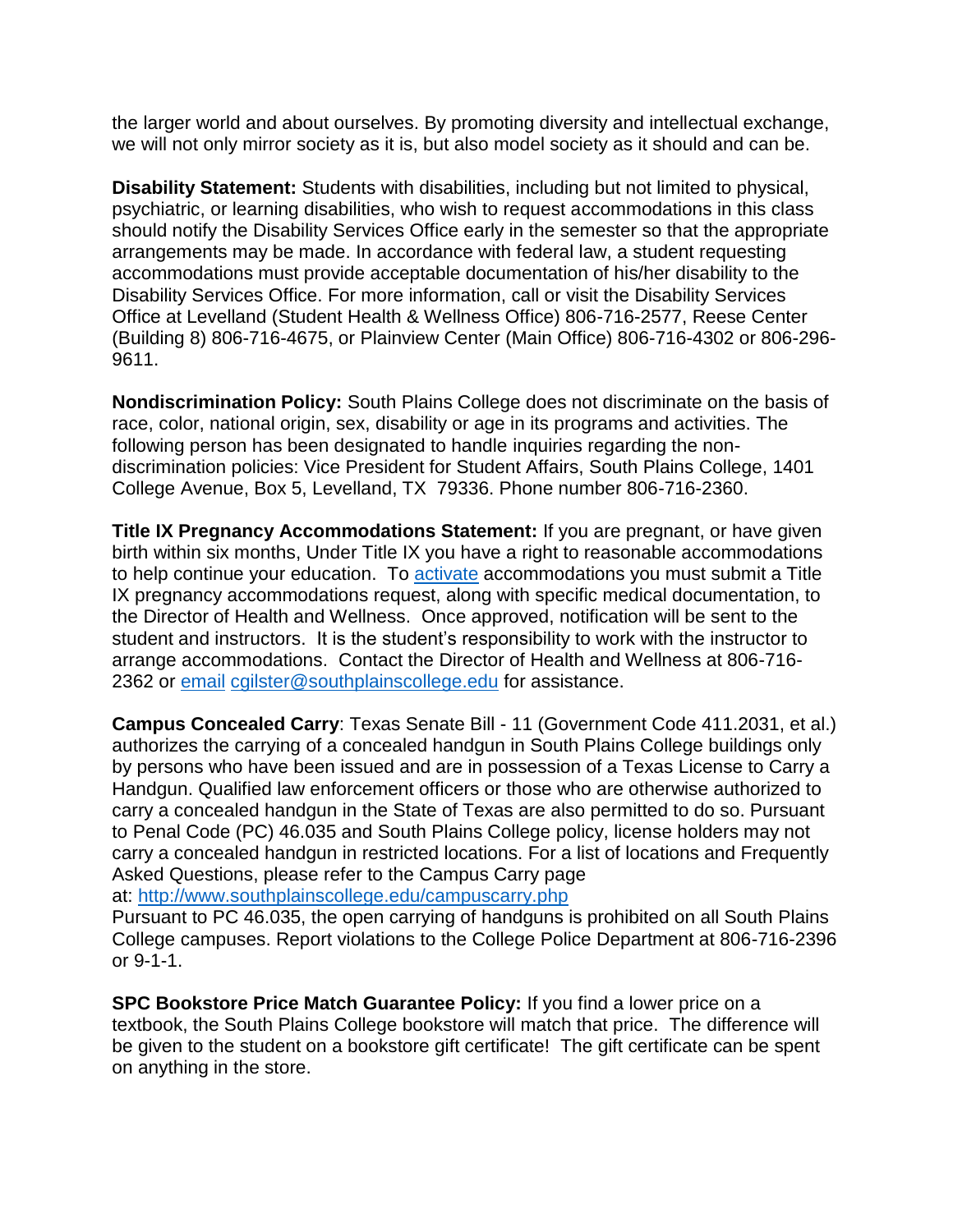If students have already purchased textbooks and then find a better price later, the South Plains College bookstore will price match through the first week of the semester. The student must have a copy of the receipt and the book has to be in stock at the competition at the time of the price match.

The South Plains College bookstore will happily price match BN.com & books on Amazon noted as *ships from and sold by Amazon.com*. Online marketplaces such as *Other Sellers* on Amazon, Amazon's Warehouse Deals, *fulfilled by* Amazon, BN.com Marketplace, and peer-to-peer pricing are not eligible. They will price match the exact textbook, in the same edition and format, including all accompanying materials, like workbooks and CDs.

A textbook is only eligible for price match if it is in stock on a competitor's website at time of the price match request. Additional membership discounts and offers cannot be applied to the student's refund.

Price matching is only available on in-store purchases. Digital books, access codes sold via publisher sites, rentals and special orders are not eligible. Only one price match per title per customer is allowed.

Note: The instructor reserves the right to modify the course syllabus and policies, as well as notify students of any changes, at any point during the semester.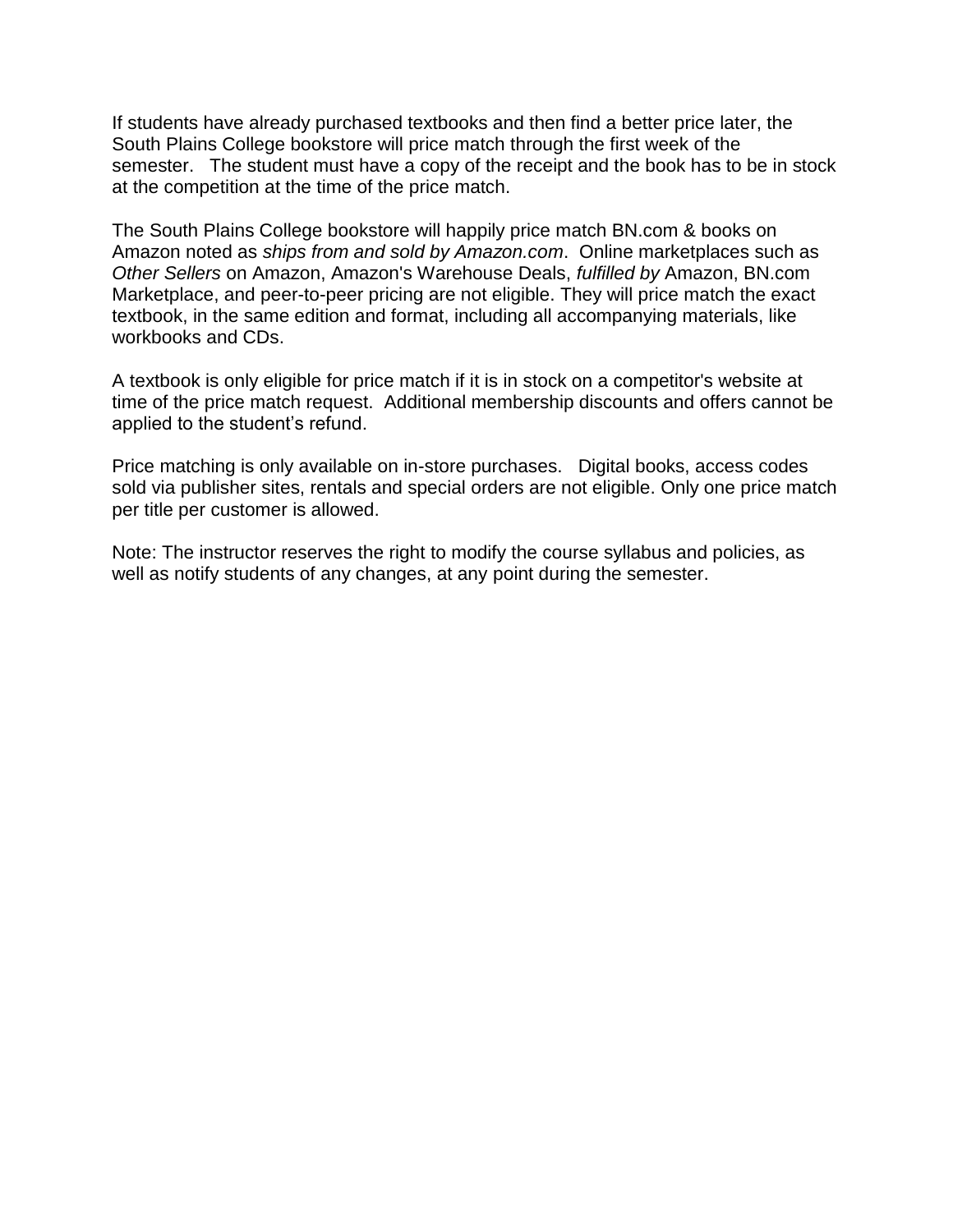#### **Beginning Algebra Math 0315.271 MW 8:30 – 10:15 Math 0315.272 TH 3:30 - 5:15 Instructor Information – Spring 2020**

| Email:              | <b>Instructor:</b> Gina Becker, BSE, M Ed<br>gbecker@southplainscollege.edu |                 | <b>Phone:</b><br>Office: | 806.716.4684<br>LC 125G (Reese 223D) |
|---------------------|-----------------------------------------------------------------------------|-----------------|--------------------------|--------------------------------------|
| <b>Office Hours</b> |                                                                             |                 |                          |                                      |
| Monday*             | Tuesday*                                                                    | Wednesday*      | Thursday*                | Friday*                              |
| $8:15 - 8:30$       | $10:45 - 11:00$                                                             | $8:15 - 8:30$   | $10:15 - 11:00$          | $8:15 - 10:15$                       |
| $10:15 - 11:00$     | $12:45 - 1:00$                                                              | $10:15 - 11:00$ | $12:45 - 1:00$           |                                      |
| $12:45 - 1:00$      | $3:00 - 3:30$                                                               | $12:45 - 1:00$  | $3:00 - 3:30$            | *or by appointment                   |
| $4:15 - 4:45$       | $5:15 - 5:30$                                                               | $4:15 - 4:45$   | $5:15 - 5:30$            |                                      |

**Textbook:** Knewton Access: You will be able to access and pay for the course when you log in to Blackboard using your SPC Student ID and password. You may also purchase Knewton access at the SPC Bookstore at Reese Center or online at [www.knewton.com.](http://www.knewton.com/) There is no physical textbook for this course. The access kit online sells for approximately \$40.

**Supplies:** Pencils, paper, straightedge, and graph paper (available to print from Blackboard). **A basic, non-graphing, non-scientific calculator may be used in this course after Exam 1.**

**Course Expectations:** Attend class, be on time, do homework, and be prepared to participate. Turn off and put away all electronic devices when you enter the classroom and keep off for the duration of the class.

#### **Assignments and Grading:**

Homework assignments will be given daily. For best results, work each problem on lined notebook paper. Enter your answer. If you are unsure of the answer, select the **More Instruction** button. **Each assignment is due before the following class.** Any incomplete assignment will receive partial credit. Each homework assignment is worth 0.3 points. Homework assignments may be submitted up to 2 days late for half credit.

Quizzes will be given weekly on non-exam weeks and no makeup quizzes will be offered. Each quiz is worth 1 point. Missing a quiz will result in 0 points for that quiz.

Exams: Your course grade will include four exams. Each exam will be worth 15 points. The final comprehensive exam will be worth 20 points. Your final exam grade will take the place of your lowest exam grade, if it is a higher score and you have fewer than 3 zeroes. *(You will be able to correct one exam. Corrections will add 50% of their point value to your grade. Corrections are due on or before the final exam date.)*

Your final point value will determine your letter grade for this class and will be determined by the following scale:

| $A - 90 - 100$ | Homework 13   |            |
|----------------|---------------|------------|
| $B - 80 - 89$  | Quizzes       |            |
| $C - 70-79$    | Exams         | 60         |
| $D - 60 - 69$  | Final Exam 20 |            |
| $F - 0.59$     | Total         | 100 points |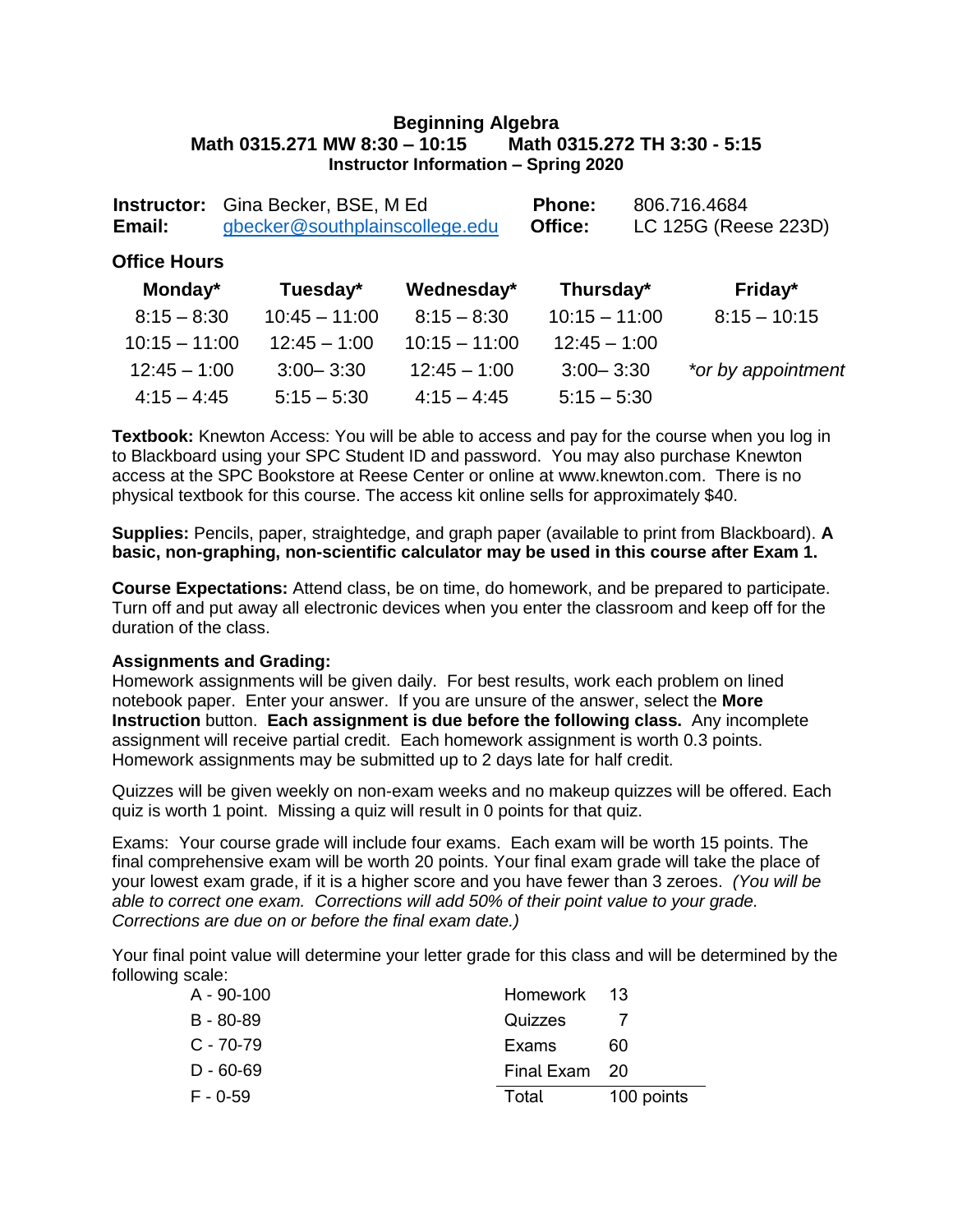## **Tentative Course Schedule**

| <b>Week</b>    | <b>Monday</b>      |                                                               | Wednesday          |                                                                                                 |  |
|----------------|--------------------|---------------------------------------------------------------|--------------------|-------------------------------------------------------------------------------------------------|--|
| 1              | January 13         | Introduction and Language<br>of Algebra<br>$1.1 - 1.2$        | January 15         | Operations with Integers<br>$1.3 - 1.5$                                                         |  |
| $\mathbf{2}$   | January 20         | <b>MLK Holiday</b>                                            | <b>January 22</b>  | Operations with Fractions,<br>Part 1<br>1.6 1.7                                                 |  |
| 3              | January 27         | Operations with Fractions,<br>Part 2 1.8 1.9                  | <b>January 29</b>  | More Fractions, Decimals and<br><b>Distributive Property</b><br>1.10 1.11 1.12                  |  |
| 4              | <b>February 3</b>  | <b>Add and Subtract</b><br>Polynomials<br>1.13                | <b>February 5</b>  | Exam 1                                                                                          |  |
| 5              | February 10        | <b>Solving Equations</b><br>2.12.2                            | February 12        | <b>Solving Linear Equations</b><br>2.3 2.4 2.5 2.6                                              |  |
| 6              | February 17        | Solving Linear Inequalities<br>2.72.8                         | February 19        | <b>Multiplying Polynomials</b><br>3.1 3.2 3.3                                                   |  |
| $\overline{7}$ | February 24        | <b>Dividing Polynomials</b><br>3.4 3.5 3.6                    | <b>February 26</b> | Factoring, Part 1.<br>GCF, Factor by Grouping,<br>Leading Coefficient of 1<br>4.1 4.2           |  |
| 8              | March <sub>2</sub> | Exam 2                                                        | March 4            | Factoring, Part 2, Leading<br>Coefficient other than 1 and<br><b>Special Products</b><br>4.34.4 |  |
| 9              | March 9            | <b>Solving Quadratic</b><br>Equations<br>4.54.6               | March 11           | Intro to Graphing<br>5.1 5.2 5.3                                                                |  |
|                | March 16           | <b>Spring Break</b>                                           | <b>March 18</b>    | <b>Spring Break</b>                                                                             |  |
| 10             | March 23           | Slope and Equations of<br>Lines<br>5.4 5.5 5.6                | March 25           | <b>Review</b>                                                                                   |  |
| 11             | March 30           | Exam <sub>3</sub>                                             | <b>April 1</b>     | Parallel and Perpendicular Lines<br>and Intercepts<br>5.7 5.8 5.9                               |  |
| 12             | April 6            | Solving Systems of<br><b>Equations by Graphing</b><br>5.10    | April 8            | Solving Systems of Equations by<br><b>Substitution and Addition</b><br>5.11                     |  |
| 13             | April 13           | <b>No Class</b>                                               | April 15           | <b>Review</b>                                                                                   |  |
| 14             | April 20           | Exam 4                                                        | <b>April 22</b>    | Application Problems, Part 1<br>5.12 2.9 2.10                                                   |  |
| 15             | April 27           | Application Problems, Part<br>$\overline{2}$<br>$2.11 - 2.12$ | April 29           | Review                                                                                          |  |
| 16             | May 4              | Final Exam 8:00 - 10:00                                       |                    |                                                                                                 |  |